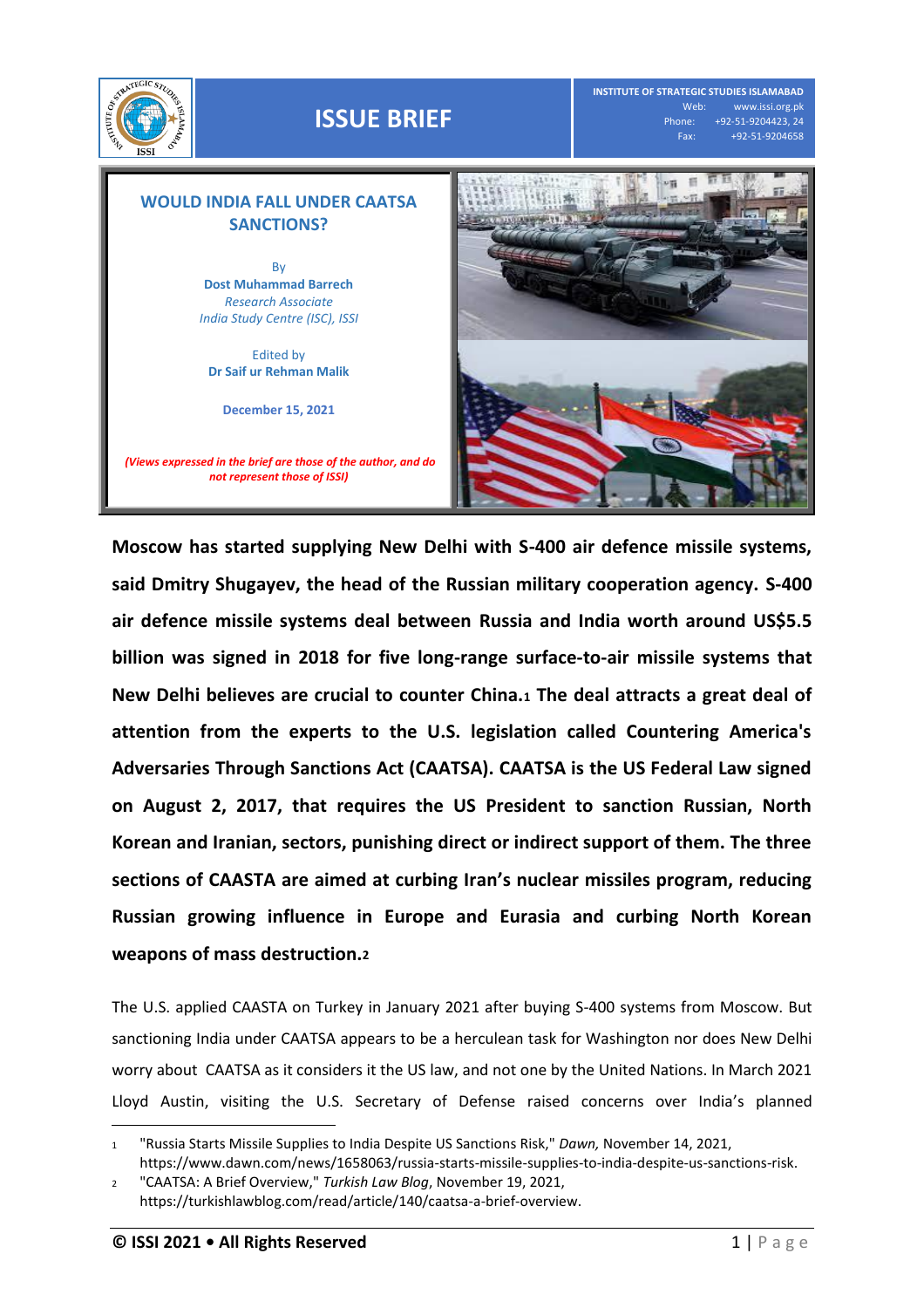procurement of the S-400 air defence missile. He had accentuated that the US allies and partners ought to shun "any kind of acquisitions that will trigger sanctions".3Austin soon after clarified that the question of sanctioning India was not under consideration as New Delhi had not taken delivery of the system; sanctions would be applied only when deliveries took place, Austin added.<sup>4</sup> Interestingly, India at the current juncture has purchased S-400 air defence missile systems from Russia. A few queries remain unanswered. Will the US impose sanctions against India under CAATSA? If sanctions are applied what would be the Indian reaction?

India, arguably, is a robust bulwark of the US against the containment of China sanctioning would lose a strategic ally in the Indo-Pacific region. Meanwhile, India and Russia have a long history of military relations since the era of the Soviet Union. Currently in the military services of India nearly 86 per cent of the weapons, equipment, and platforms are of Russian origin. The US started selling weapons and equipment to India in 2001 after easing its relations with New Delhi. The Russian air defence system is extensively used in the Indian military; the latter is unlikely to compromise on the former's sophisticated weapons. Sanctioning India will reduce Indian military buttress vis-à-vis China and will swing New Delhi to Moscow that the US never wants to happen.<sup>5</sup> The US is fully cognizant of the fact that if sanctions are imposed it will alienate India resulting in losing the Indian arms market damaging the U.S. military-industrial complex. The fact of matter is that instead of sanctioning and alienating India, the U.S. presumably will occupy the Indian arms market by competing with Russian weapons and equipment in terms of performance and price.<sup>6</sup>

On the other hand, there is a great deal of likelihood that CAATSA will bypass India, under the Act's `modified waiver authority '' for "certain sanctionable transactions' granted by the U.S. president Joe Biden.<sup>7</sup> India has already been lobbying in Washington for CAATSA waiver over the S-400 air defence missile systems. Indian diplomats and security officials reassured the U.S. that both India and the US had a comprehensive global strategic partnership and both were having a threat from China and S-

l

<sup>3</sup> "Russian S-400 Air Defence Systems Begin Arriving in India, US Threat of CAATSA Sanctions Looms," *The Print*, November 14, 2021, [https://theprint.in/defence/russian-s-400-air-defence-systems-begin-arriving](https://theprint.in/defence/russian-s-400-air-defence-systems-begin-arriving-in-india-us-threat-of-caatsa-sanctions-looms/766020/)[in-india-us-threat-of-caatsa-sanctions-looms/766020/.](https://theprint.in/defence/russian-s-400-air-defence-systems-begin-arriving-in-india-us-threat-of-caatsa-sanctions-looms/766020/)

<sup>4</sup> Ibid.

<sup>5</sup> Song Zhongping, "Why Washington Can't Ask New Delhi to Drop S-400 Deal," *Global Times*, Nov 15, 2021, [https://www.globaltimes.cn/page/202111/1239023.shtml.](https://www.globaltimes.cn/page/202111/1239023.shtml)

<sup>6</sup> Ibid.

<sup>7</sup> "Russian S-400 missile systems will bolster India's lagging air defence network", *The Wire,* [https://thewire.in/security/hopeful-of-a-caatsa-bypass-india-looks-to-bolster-air-defence-with-russian-s-](https://thewire.in/security/hopeful-of-a-caatsa-bypass-india-looks-to-bolster-air-defence-with-russian-s-400)[400](https://thewire.in/security/hopeful-of-a-caatsa-bypass-india-looks-to-bolster-air-defence-with-russian-s-400)